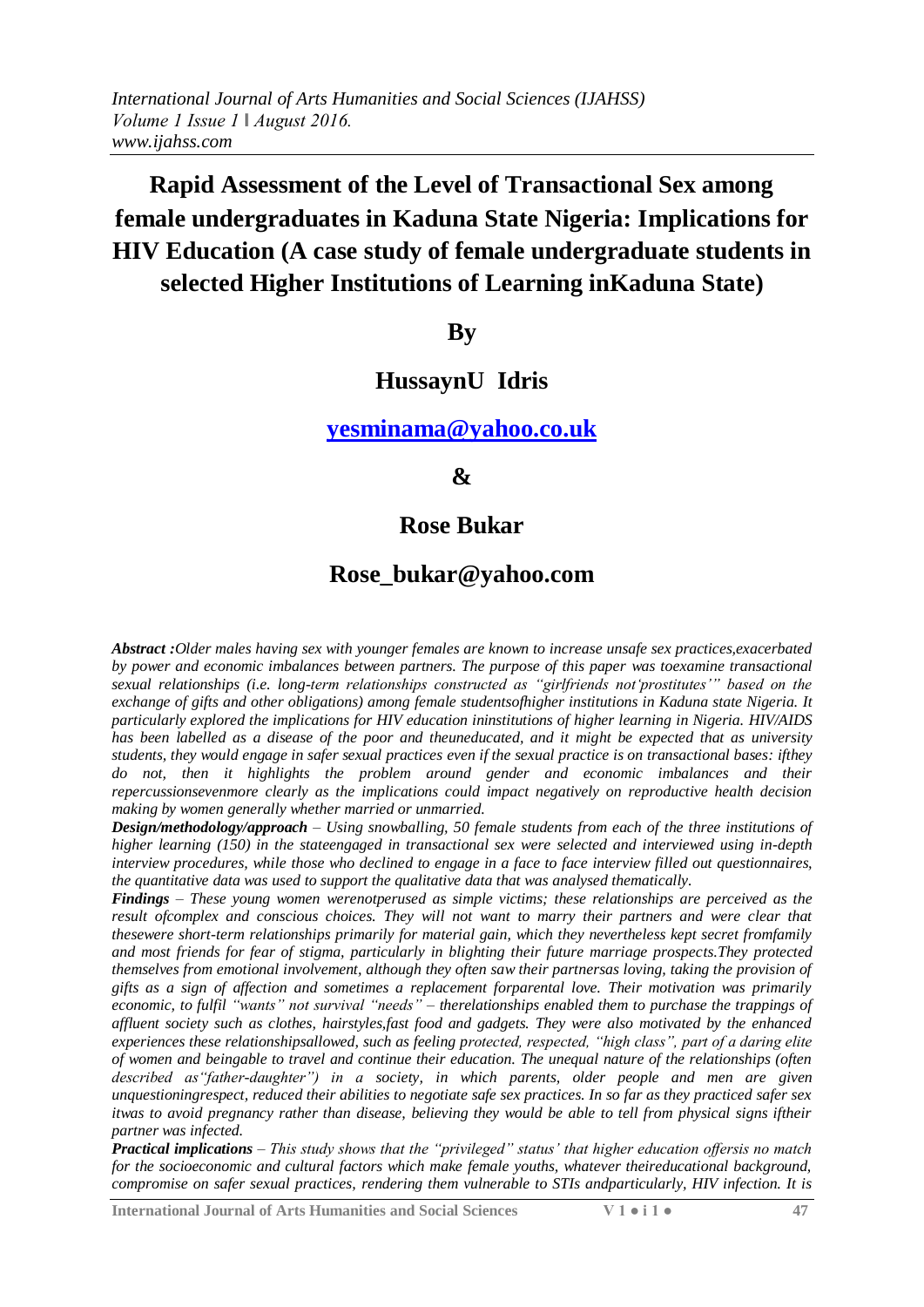*also clear that students in higher education are nevertheless ignorantabout the risk and invisible nature of sexually transmitted disease/infections.*

*Institutions of higher educationneed to do more to provide robust sex and relationship educational interventions for their studentsandfaculty about HIV/AIDS, which take into account the complex and socially situated decisions that surround sexual relationships* 

#### **I. Introduction**

Current patterns of, and discourses around, HIV/AIDS suggest that older males mixing with younger females in sexual relationships comes with an increased risk of infection, due to unsafe sex practices and serial and concurrent sexual networking (Luke, 2005). This is often exacerbated by power imbalances between partners which largely result from socioeconomic differences between the male and female partners (Longfield, 2004). Drawing on qualitative evidence from "privileged" female Nigerian youths, this study examined how transactional sexual relationships evolve, are maintained and dissolved/terminated. Our choice of ABU KPT and COE students was born out of an assumption that higher education provides greater access to health information, as well as a greater socioeconomic incentive for making safer and healthier sexual choices and these three institutions represented the elite institutions in the state. Given their "privileged" position as students of these elite institutions, it is expected that they were more likely to engage in sexual practices that are safer and healthier.

If this were found not to be the case, it would have highlighted the problem around gender and economic imbalances and their repercussions even more clearly. Most of the existing literature (e.g. Shefer et al., 2012; Gukurume, 2011; Masvawure, 2010) suggests that transactional sex is particularly prevalent in Southern and EasternAfrica.

Most of the existing literature (e.g. Shefer et al., 2012; Gukurume, 2011; Masvawure, 2010) suggests that transactional sex is particularly prevalent in Southern Africa, and the researcher thought it important to explore the phenomenon of transactional sex in other regions, and settled on Nigeria, the most populous country in Africa.

This paper brings a Nigerian perspective to determine whether the situation is similar or different from that described in the literature on Southern and Eastern Africa in the prevailing body of knowledge. Transactional sex involves the exchange of sex for money, gifts, services or other favours. Transactional sex, also known as "sugar daddy" (Luke, 2005) relationships in sub-Saharan Africa, refers to sexual relationships between older (usually richer male) partners and younger (usually socially and/or economically lower status female)partners, including adolescents (Poulin, 2007).

In several important ways, transactionalsex differs from the generic view on prostitution, which is non-marital andmultiple-partnered in nature and usually involves exchange of sex for cash. Althoughtransactional sex is also non-marital and can be multi-partnered, its strikingdifference from prostitution is that "participants are constructed as 'girlfriends' andboyfriends' and not 'prostitutes' and 'clients'", and the exchange of gifts for sex is partof a broader set of obligations that might not involve a predetermined payment(Hunter, 2002, p. 100-101). Conservatively, two broad perspectives, agency and structure, have informed discourses on transactional sex, while the agency perspective recognises an individual'spower of choice, the second perspective centres on the structural forces that controlindividual decision making/leading people to make decisions they might normally beexpected to avoid (Gukurume, 2011; Luke, 2005).

The agency perspective recognisesyoung women as reasonable people who may exploit their sexuality to extract economicand material gains from older rich men. For instance, in a Tanzanian study, youngwomen described themselves as lucky to have been created women and beautiful enough to benefit from their beauty since they couldexploit their sexuality for pleasure and material benefits, and described men as stupid topay for goods (vaginas) they could not take away (Wamoyi et al., 2011).

In Abidjan, olderpartners in transactional relationships have been described as old rich fools, only goodfor financial exploitation (Hunter, 2002). In some parts of sub-Saharan Africa wheretransactional sex is prevalent, some innovative strategies are being deployed tostrengthen young women"s agency capabilities. For instance, the STRIVE project inTanzania is engaging young women to reflect on love, sexuality, HIV, peer pressure and other topics and is challenging widespread cultural narratives that it is "smart" for girls to use their sexuality to meet their material needs and aspirations (Wamoyi et al., 2011) in Akwasi-Kumi and Tuoyire (2014).

In contrast, a structural or poverty view posits that peer pressure, family influences and economic marginalisation of women and more especially, young women, "compel"them to initiate sexual relationships with richer older men (Wamoyi et al., 2011; Poulin,2007; Silberschmidt and Rasch, 2001) in Akwasi-Kumi and Tuoyire (2014) who are capable of providing for their material, survivalor consumption needs.

Transactional sex for survival or consumption/materialism(Hunter, 2002) is linked to financial considerations, where women employ theirsexuality to meet their food, clothing and accommodation needs (Foley and Drame,2013), and according to Gukurume (2011), survival is the overriding motivation fortransactional sex.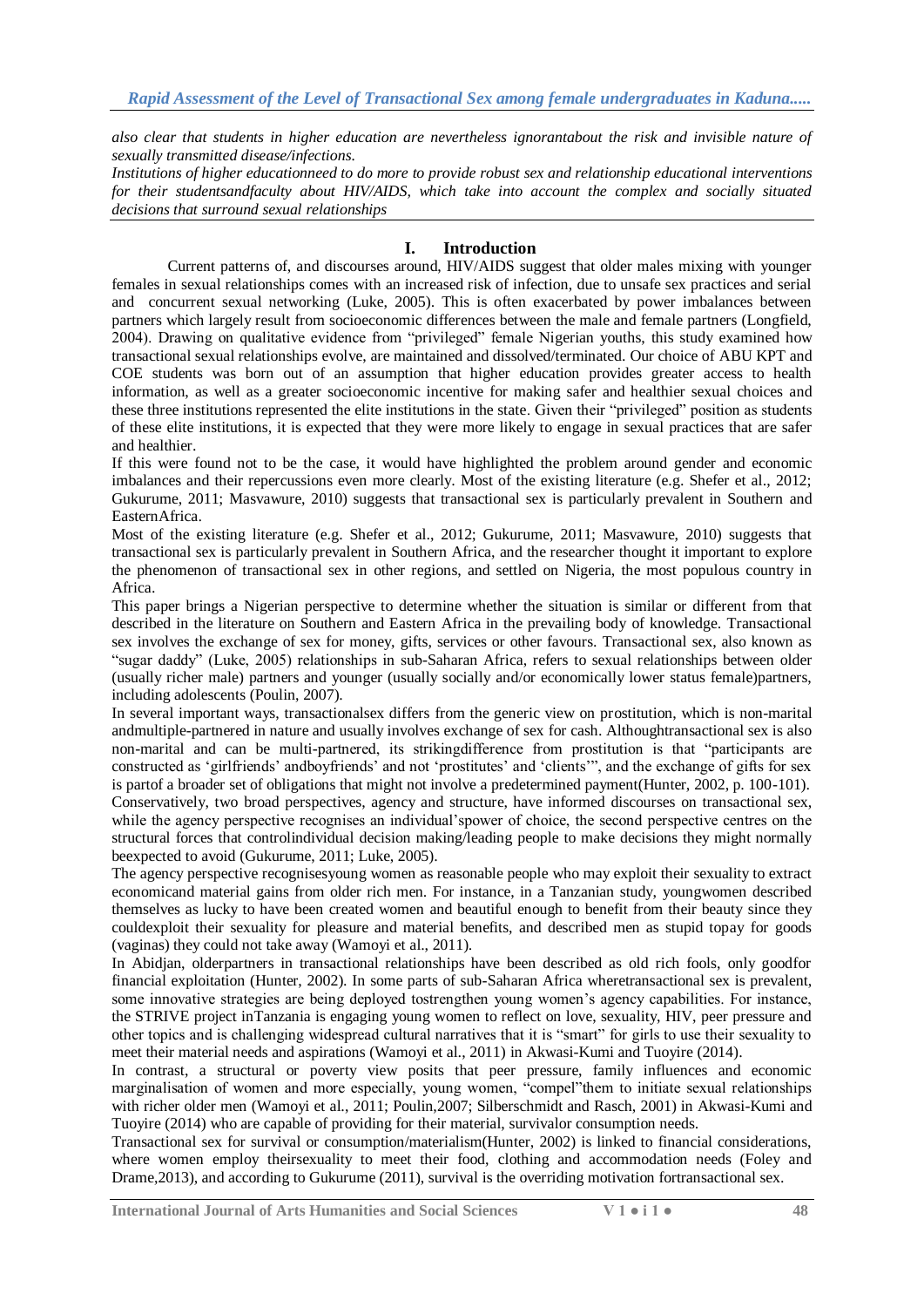Another structural issue worth mentioning here is marriage culturein this particularly polygamous environment. In several African cultures, polygamy is"celebrated" especially among relatively older, richer men who take on younger wives, andindeed mothers have sometimes warned their daughters not to get pregnant by poorboys (Gorgen et al., 1998).

Transactional sex can go beyond basic survival needs, with young women attempting toconstruct identities that will enable them fit better into affluent society (Masvawure, 2010). Young female university students may become involved in transactional sexwith the aim of achieving "flashy lifestyles" (Masvawure, 2010), manifested in hairdos,stylish clothing, western foods (e.g. pizza and burgers, shawamas, Mr Biggs food) cell phones (Hunter, 2002)and other expensive gifts (Leclerc-Madlala, 2003).

There are, however, variedperceptions about what the exchange of gifts, in whatever form, connotes in suchsexual relationships. For instance, while men may perceive gifts as baits, women maychoose to consider them as tokens of love (Nnko and Pool, 1997), and as a sign that arelationship is progressing (Wamoyi et al., 2011; Bhana and Pattman, 2011; KaufmanandStavrou, 2004).

#### **Statement of the Problem**

The literature on transactional sex provides a mix of evidence on how the relationships where started, who initiates it and how the females engaged in the practice manage these relationships, most studies seem to conclude that there is some amount of secrecy that surrounds transactional sexual relationships from both partiesAkwasi-Kumi and Tuoyire (2014). Given that this study is targeted at a population whose identities and size are unknown, the following problem statements are crafted to direct the collection of data and conduct of the research; the specific problems of this research are therefore to identify:

- The causativefactors that dictate and direct the emergence of transactional sexual relations between young females and older males in Nigeria
- The existence of compulsion or choice on the part of the young females in starting and maintaining these transactional sexual relationships and,
- The risk perception and health seeking behaviour of the young females involved in the transactional sexual relationships.

#### **Objectives of the Study**

For the purpose of this research work the following objectives have been designed to guide and facilitate the conduct of the research exercise, they objectives are therefore designed to:

- Identify the reasons why older men enter into a sexual relationship with younger females and why the younger women consent to the relationships
- Establish the existence of compulsion or force (agency and structure) on behalf of the younger females in the relationship
- Analyse the risk perception (HIV/AIDS) of the young females in the relationship
- Identify the extent of benefits available to either party in the relationship

#### **Research Questions**

To guide the collection of data for this research study the study sought to find answers to the following to:

- The specific reasons to motivate/induce or push older, richer male to enter into a transactional sexual relationship with young females
- If the younger females willingly or are compelled to consent to a transactional sexual relationship with older males
- Assess the extent risk perception and health seeking behaviour with regards to HIV/AIDS and other STIs during the transactional sexual relationship
- Analyse the beneficial enjoyment accruing to both parties throughout the life span of the transactional sexual relationship

#### **Methodology:**

Thestudy area for this research is Kaduna State, Kaduna town according to the 2006 census has a population of about 6 million residents and was the capital of the defunct Northern Nigeria, being the capital of the former Northern region it had attracted people from the present 19 states of the federation and so it has a mix of different tribes and cultures.

Three institutions of higher learning in the state are selected for the study viz, Ahmadu Bello University Zaria, Kaduna polytechnic, Kaduna and Kaduna State College of Education GidanWaya, Kafanchan local government area. These three institutions of higher are spread in the three senatorial zones (Kaduna, North, Central and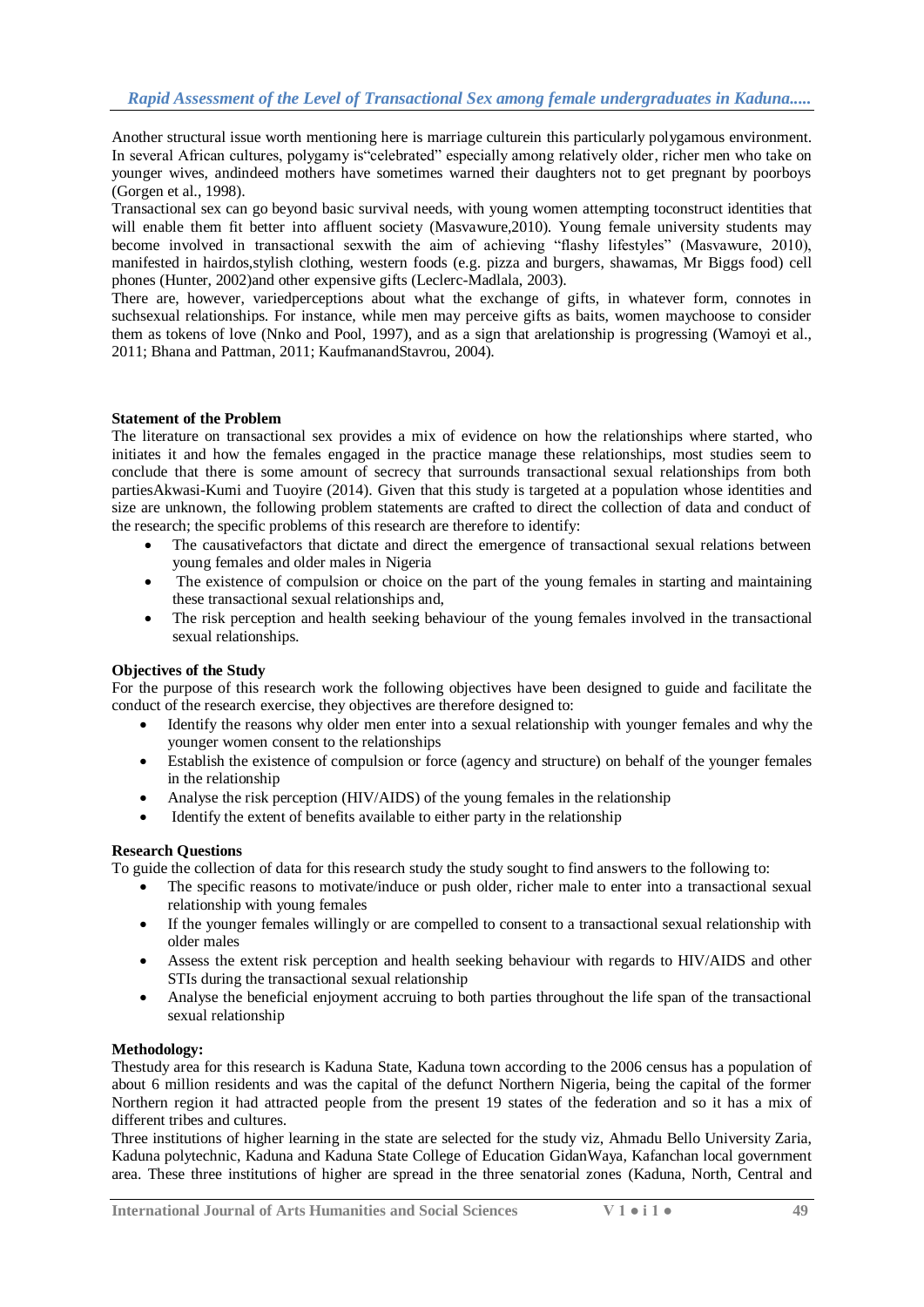South) in the state, the citing of thesethree institutions of higher learning takes cognizance of the socio-cultural and religious dimensions in the state (Islam largely dominates in Kaduna North where ABU is cited, Christianity largely dominates in Kaduna south, where the college of education is, and a metropolitan society catering to a mix of different cultures and socioeconomic mix of people exist including being the state capital it represents official governmentpresencewhere Kaduna Polytechnic is cited)

Ahmadu Bello University, popularly referred to as ABU is situated in the ancient city of Zaria, an emirate council with a first class Emir who is the chairman of the Kaduna traditional council, the city is famous for having produced the famous queen Amina who expanded the frontiers of the city in traditional times and was reputed to have led her own army. Zaria city is host to more than 15 federal and state owned institutions of higher learning and Kaduna state is said to derive its acronym as 'centre of learning' from. ABU like Kaduna Polytechnic is a federal institution and is reputed to be the largest and most populated single institution of higher education in Africa; it has two campuses in Zaria city (Samaru and Kongo) starting first as Institute of Administration in the then Northern Nigeria, is one the first institution of higher learning and among the top five in Nigeria.

Kaduna Polytechnic has a student population of about 30,000 students and between 5,000 and 6,000 academic and non-academic staff, the institution is multi-campus operating in four campuses spread across the sprawling city of Kaduna town,itoperates hostel accommodation for female students in two of its four campuses (Main campus and Barnawa campus) the school also has hostel accommodation for male students in the main campus and the AngwaRimi campus, it is only the Bye pass campus that has no accommodation arrangements students in this campus therefore either operate from the main campus or the Angwarimicampus while others make alternative accommodation arrangement around Sabo a sub urban settlement around the campus.

The college of education in GidanWayaKafanchan is located in southern Kaduna an area largely dominated by Christians, of the three institutions it is the smallest in size and located in a rural area, what is of most interest is the fact that the HIV/AIDS statistics for the area is higher than that for the other two senatorial zones and it will make an interesting study to compare if the level of education of the students being in higher institutions of learning will have on their ability to negotiate safe sex from other females in the LGA.

#### **Inclusion Criteria**

The inclusion criterion for this research is: a young female between the ages of 18 and 25 years, in a higher institution of learning (Ahmadu Bello University, Zaria, Kaduna Polytechnic and College of Education GidanWaya, Kafanchan) and is engaged in a transactional sexual relationship with an older male (Academic and Non Academic staff) within or outside their institutions of higher learning are engaged as respondents to the research study. 20 students both male and females from each of the three institutions of higher learning are selected as research assistants to collect data on behalf of the researchers, in addition to120, 40 respondents (from each institution) 10 female students each from the institution who have recently exited a transactional relationship are included in the research bringing the total to 150. The second category of respondents are males between the ages of  $35 - 45$  years, they are either academic or non-academic staff or they are from outside Kaduna Polytechnic and have a source of income, what these category of respondents have in common is that they are older than their sexual partners, are possibly married, have no intention of marrying their sexual partners and the sole determinant of the sexual relationship is that it is transactional.

Ten year age gap is used as the cut-off point because some earlier studies (Hunter, 2002; Luke, 2005; Amo-Adjei, 2012) in Akwasi-Kumi and Tuoyire (2014) found that power dynamics are imbalanced in relationships where a male partner is ten or more years older than the female. The reason for including those who had recently exited a transactional relationship was to help draw comparison, if any, with those presently involved and the consequences if any for the decision to exit, the criteria is for the females to be the ones that exited the relationship.

#### **Methods of Data Collection**

The study employed both qualitative and quantitative procedures; the research is therefore a mixed methods research. Following identification of females engaged in transactional relationships, the researcher and his assistants contacted all the females who agreed to be part of the study, through mobile phones. Those who agreed for a face to face interview were subjected to a qualitative interview and those who objected to face to face interview filled out a questionnaire that was analysed employing statistical procedures.Since the study did not set out to achieve generalizability and statistical representativeness, the quantitative data was merely complimentary and used to support the qualitative data obtained from the in-depth interview.

In any case, qualitative studies do not have to be judged by a quantitative criterion but rather, by the credibility and rigour of the research process (Koch, 2006; Rolfe, 2006) in Akwasi-Kumi and Tuoyire (2014). The interviews were unstructured to make room for flexibility. Each of the respondents was required to give written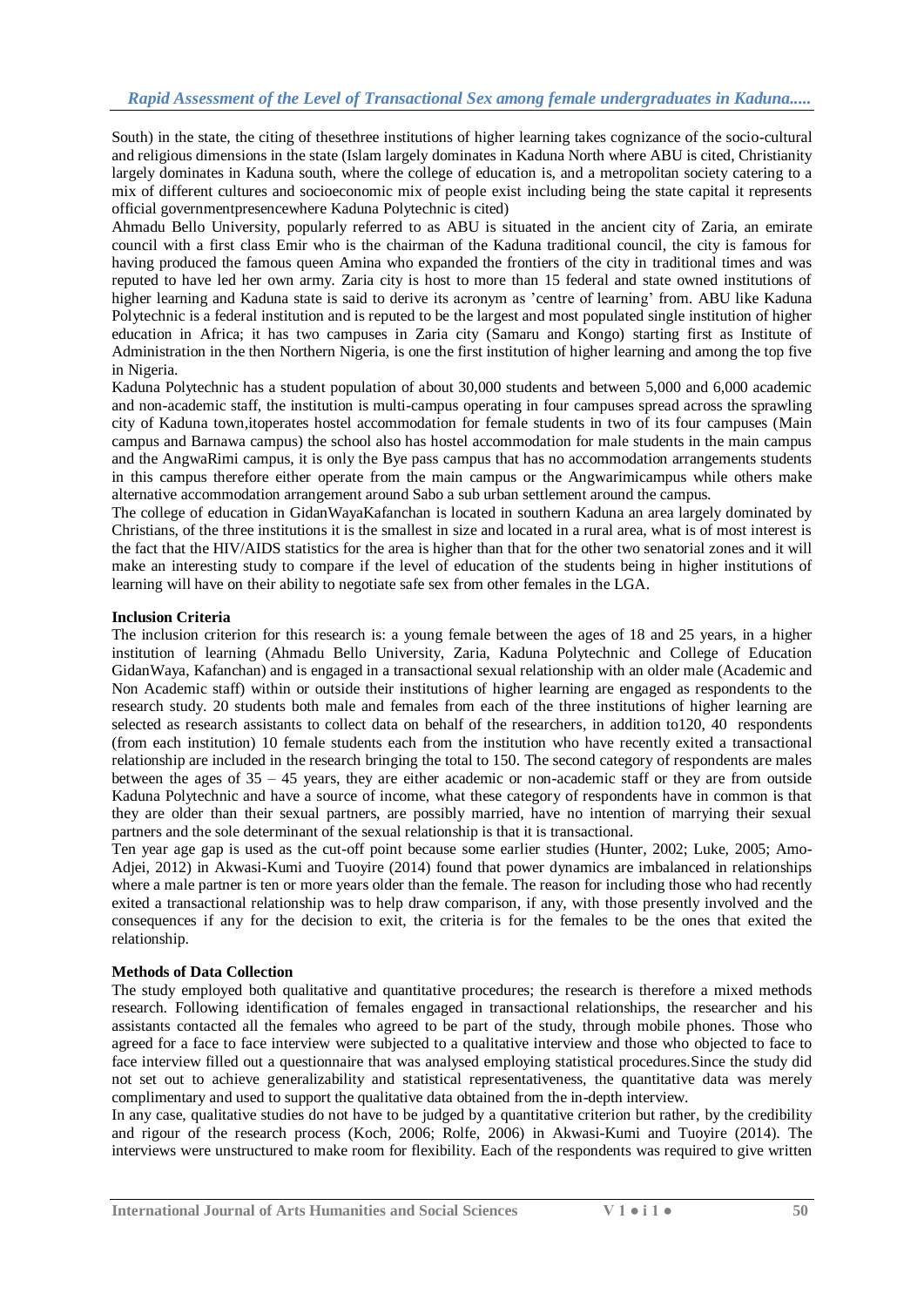and verbal consent before the interviews. To protect the identity of the respondents, no forms of personal identifiers was used except the ages of the respondents and their partners.

The researcher followed the Framework Approach (familiarization, identifying a thematic framework, indexing, charting and mapping and interpretation) to qualitative data analysis proposed by Ritchie and Spencer (1994).

#### **Data Analysis**

As part of measures to enhance validity and reliability, there wasback and forth discussion with respondents at all stages of the process to clarify the issues that appeared to be emerging. Overall, discussion became centred on motivations for transactional sex, prospects of marriage with current older or younger partners, safer sex and sexual practices, intentions about quitting or remaining in the relationships and disclosure and stigmatisation.

We followed the Framework Approach (familiarization, identifying a thematic framework, indexing, charting and mapping and interpretation) to qualitative data analysis proposed by Ritchie and Spencer (1994). At the first stage, each of us repeatedly read the transcripts to familiarise ourselves with the data. Following this, we moved to the second stage where analytic frameworks were developed by identifying the recurrent themes. The next stage was to refine (index) the themes and to subsequently summarise the themes into brief but coherent forms. At the final stage, we compared the themes and subthemes with transcripts, field notes and tape recordings to ensure that a reasonable level of consistency was achieved.

As part of measures to enhance validity and reliability, there was back and forth discussion with respondents at all stages of the process to clarify the issues that appeared to be emerging. Overall, discussion became centred on motivations for transactional sex, prospects of marriage with current older or younger partners, safer sex and sexual practices, intentions about quitting or remaining in the relationships and disclosure and stigmatisation.

#### **II. Results and discussion**

The mean age of respondents was 25 years and 48 years for the partners, an average age difference of 23 years. The relationships had existed for from one year to three years at the time of interviews. Ten respondents had quit their relationship with older partners.

The findings are discussed along the following themes: marriageability, love andanxieties over marriage; motivations for transactional relationships; stigmatisation and disclosure; safe sex practices; and intentions about quitting.

#### **Factors that motivate formation of transactional relationships**

Some of the motivation for these relationships could be described as economic. One respondent indicated that she became involved in transactional sex because at a point, she could not afford to pay for her accommodation on campus. She had felt compelled to share a bed with a "good Samaritan", a situation which neverthelessbrought her apparent frustrations: I am doing it because I don"t have enough money to finance my education. At a point, I had to share a bed with a friend because I did not have money to afford a hostel (23 years, partner 55 years).

Some of the respondent willingly discussed and held the inability of her parent to foot her educational bills as motivation for engaging in transactional sexual relationship, most of the other respondents claimed that their parents were capable of providing them with their basic needs as students, but a desire for elaborate lifestyle as a way of achieving respected status influenced their entry into a transactional sexual relationship: You see, my parents pay my fees, accommodation and provide me with money for my clothing and feeding. However, I don"t eat from the various food joints in and around school because their food is nottasty. Even though my parents give me money for feeding, you see when I am on campus, I like going out with my female friends. One thing too is that, we girls, we like new things so we buy new things a lot. We like changing our hairstyle, dress and one or two things (22 years, partner 44 years).

The role of gifts in transactional relationships is fairly a complex subject. Whereas in some studies (Stoebenau et al., 2011) gifts are apparently presented prior to forming transactional sex as a decoy, other studies suggest that women rather perceive the quantum and quality of gifts as a marker of love and the extent to which men valued them (Poulin, 2007; Leclerc-Madlala, 2003; Bhana and Pattman, 2011). Among the participants in this study, the provision of gifts appeared to facilitate the formation and sustenance of transactional relationships. Most consumer goods such as expensive cell phones are beyond the means of most Nigerian students of higher institutions as, unlike their counterparts in Europe and North America, they have limited vacation employment opportunities. This tends to make them dependent on others for a number of needs and wants: I accepted because he gave, and still gives me financial assistance and other gifts. The man gave me a BB (Blackberry) and an Iphone as well as a HP laptop (22 years, partner 44 years).

The intermediary role of friends in motivating entry into transactional relationships through discussions on the practice was also reported. A related motivation was the desire to have "experiences" that would make them really belong to a circle of "experienced" friends who could contribute to discussions on transactional relationships: Some of my friends were already in such relationships. They used to tell me it was a good thing to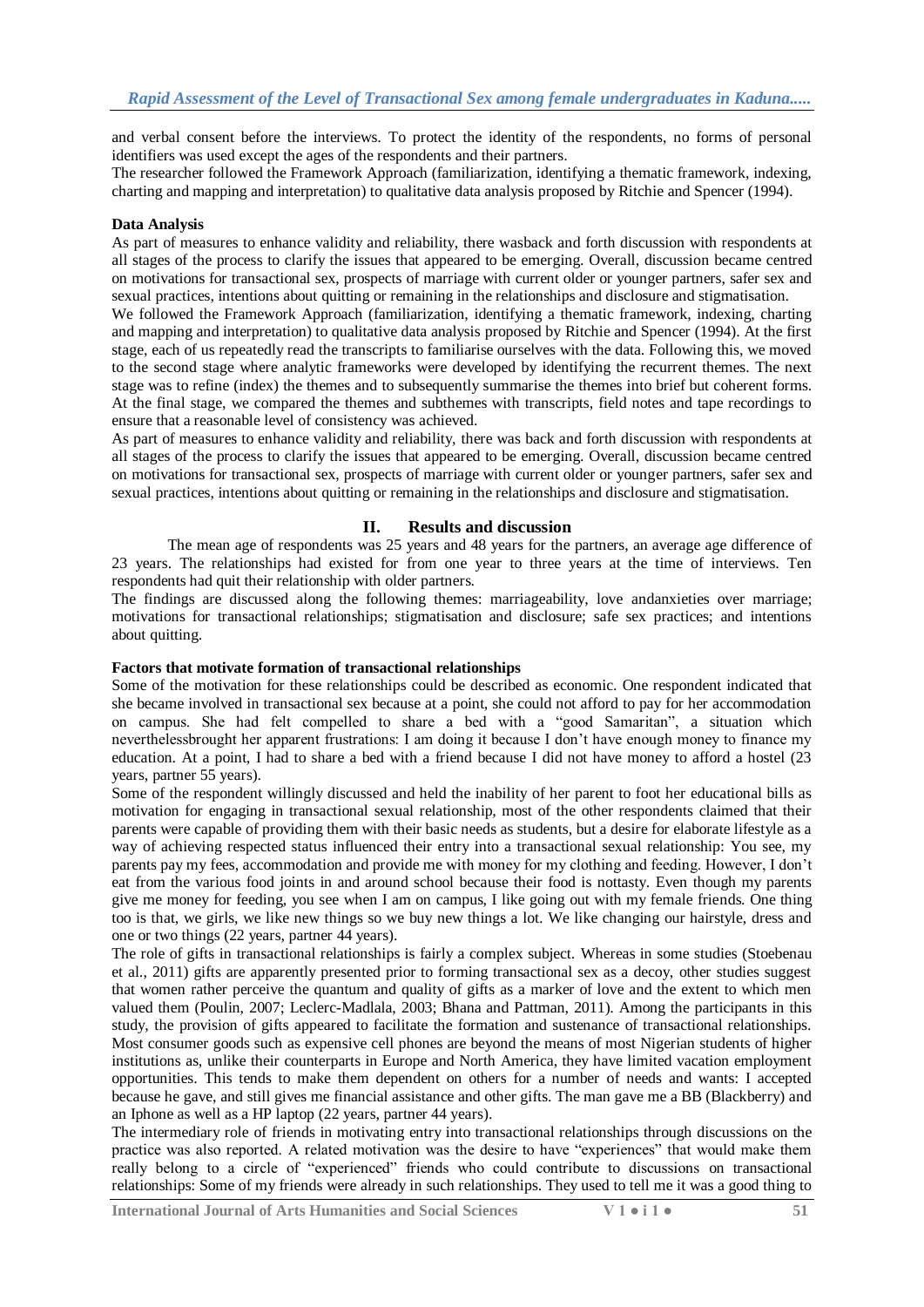be in relationship with older men. You feel okay, less problems on issues that will cause emotional problems. In case of any problem, they find ways to protect you, you pressured like when in a relationship with your age mates, one would want to have those experiences my friends talked about (21 years, partner 42 years). I had seen friends in it and the stuff that they had, I also wanted some; talk about the luxuries they enjoy. Also gaining respect by wearing expensive dresses, using iPads, iPhones, so I also want to be in that class and gain the same respect. Some women in this type of relationship too are untouchable, that is, the young guys are scared to get closer and for me, I don"t like young guys really (20 years, partner 35 years).

Some of these gadgets mentioned in the preceding quotation give an indication that the motivation goes beyond subsistence "needs" to "wants" and aims at achieving lifestyles which Handler (1991) has described as "symbol capital", a reflection of successful modern image (Leclerc-Madlala, 2003) and materialism (Swader et al.,2012). It appeared that for some respondents, love and care from their actual parents had become elusive and unachievable, and they were motivated to get into transactional relationships with older men who could provide them with the parent-like love, care and attention they could not receive at home: I wanted to get the care and attention my stepmother was not giving me; like someone who can listen to me and spend time with me (21 years, partner 42 years).

The motivation of some respondents hinged on a perceived lack of confidentiality that characterises peer relationships, with the belief that some younger men may engage in ago trips and not keep sexual encounters private: I am not interested in my age mates because of the attitude of some of them. For some of these guys, if you allow them to have an affair/sex with you, they will not make it confidential.They"ll end up telling their friends; to them it is more like a game. But if you go out with a matured person, it is uncommon for them to go about telling others even if they brag about the relationship it is with people you don"t know and the don"t know you either just as we discuss with our girlfriends in the hostel. Old people are also more responsible (22 years; partner 38 years).

#### **Possibility of love, marriage, and anxieties over marriage**

In Africa the institution of marriage is one of the most popular social institutions and one of the few areas where Islam, Christianity and African Traditional Religion seem to agree, though important differences exist on the modus operandi especially in many traditional cultures, societies and religions, neither a man nor a woman is considered complete, after reaching sexual maturity, without a spouse (Animasahun and Fatile, 2011). In Ghana, other Sub Saharan countries for instance, enormous pressure is brought to bear on females who have attained certainages but remain unmarried/single. This social pressure can be expected to drive the formation of intimate relationships among female undergraduates in institutions of higher learning especially as they advance in age, who are often pressurised into marriage after completing university education. After finding out from respondents the ages of their partners, respondents" thoughts on andexpectations of marriage in relation to their current sexual partners were elicited.

Only fifteen indicated their willingness to marry their current partners: one presented her conclusion in the following words, It is possible I will marry him. In fact, I will marry him. He's now given me the choice to make; whether I will marry him or not. If I am willing, he's ready. We share much more in common i.e religion, tribe, and we are from the same state, my mother is aware and she does not have any problem with that. I have no problem him. The only differences we between us is age and the fact that he is married (28 years, partner 45 years).

For those who did not want to marry their transactional sexual partners, three major reasons were given, age differences, religion differences and the stigma of being a second or third wife. Marrying an older, richer and more capable older man is accepted among some groups, especially in the northern regions where the Islamic religion predominates is not an exceptional isolated behaviour and occasionally such arranged marriages are welcoming for those who are aging and can't find younger, single and eligible males.

However more generally, and among some religious/ethnic groups in Nigeria, marrying a comparatively older man can expose the woman to a degree of social scorn. From the Christian perspective, polygamy is discouraged, and second wives denounced. The stigma can be quite severe when second wives have obtained Western formal education. Educated women who choose to be second wives may be seen as frustrated and somehow materialistic if they would be partner is economically affluent. Coming from this context, respondents frequently expressed disdain, dislike and abhorrence towards being a second wife: I don"t expect this to lead to marriage and we are both aware of it, the only difference between us is fundamental and more important than what unifies us. He is already married and I can't be a second wife. I need my own man and I'm sure out there I will find my own man; age is still on my side (20 years, partner 40 years).

I will not marry him because he"s married with 2 kids – a girl and a boy. Besides, I don"t want to be a second wife! (24 years, partner 4 years). Furthermore, the large age differences between some participants and their partners discouraged them from considering those older partners as husbands. A respondent recounted how her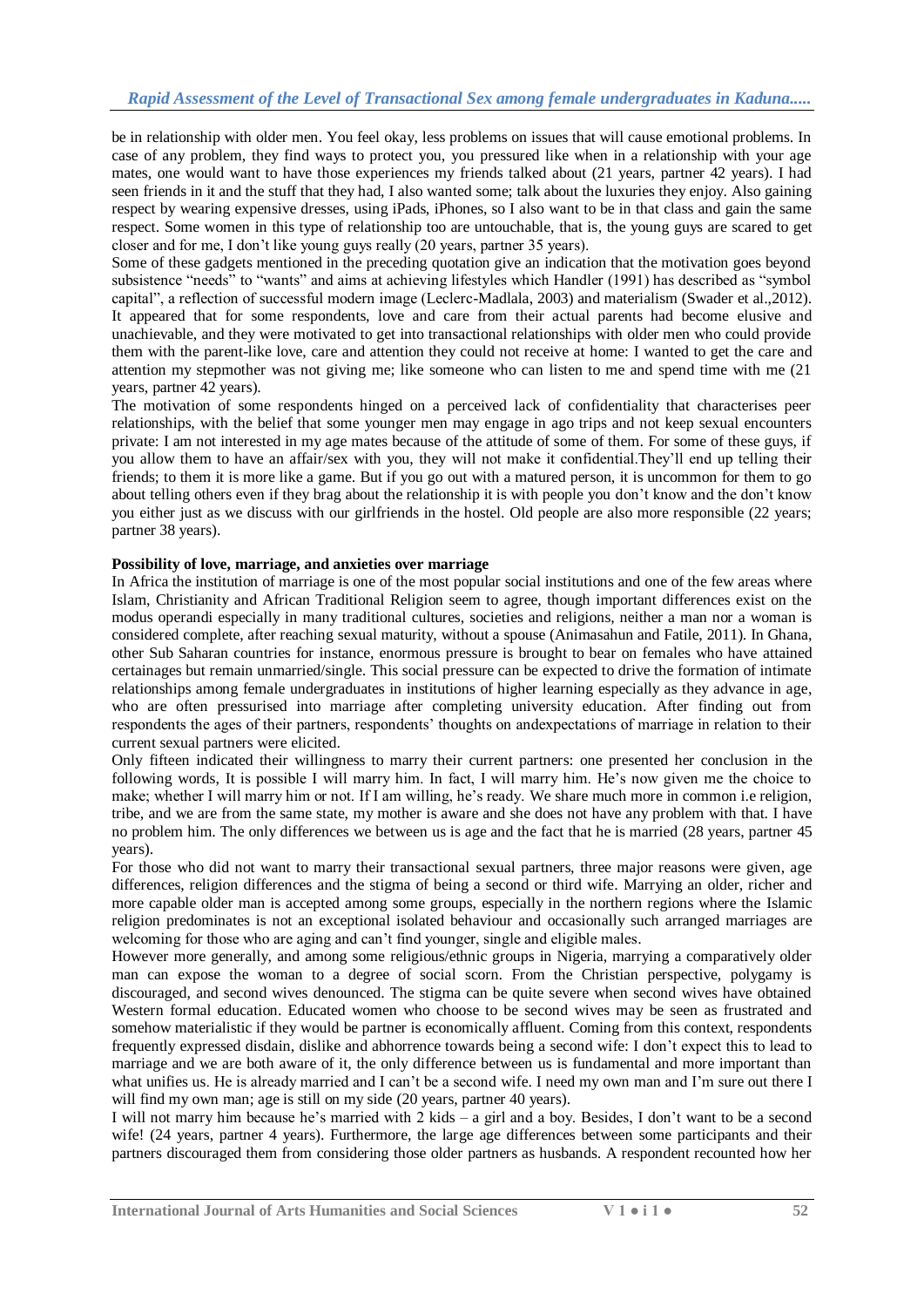current partner had come to love her over time, although she was not emotionally committed due to the age difference:

He loves me so much and he wants me to remain with him but I cannot marry him because of the age difference. I don"t also love him back (25 years, partner 42). Although love often forms an integral part of intimate partnerships, the question of love in transactional sexual relationships is nuanced with complexities and it is often not entirely clear whether the relationships are founded on love/emotional attachment. Apart from one student, love appeared absent in these relationships. Almost all the participants indicated that their relationships were being used as a catalyst to achieve some subtle ends. Some had devised mechanisms to avoid emotional commitment, and to avoid emotional hurt after terminating the relationship, which they were confident would occur in the near future: I don"t love him. When I complete my education all will be behind me. Some go to the extent of arranging to be posted for the National Youth Service to a different state in other break the emotional and economic dependence and possibly start a new relationship while being separated.

It is however ironic that some respondents, while expressing no emotional reciprocitytowards their partners, considered these partners to be loving and caring, as evidenced by their response to their material and sometimes their emotional needs. A respondent who recently quit an age-disparate partnership indicated that she had non-emotional attachment or commitment to her partner since she was aware her partner was married. Nevertheless,respondents" choice of their partners, which some saw as "daring" was sometimes linkedto the man"s willingness to provide materially for her.

Some respondents sought tocompare relationships with young and with older men:Older men are more caring than young men. Anytime I told him I wanted something, heresponded on time. Whenever I was sick, he handled me well. He would spend time to visit;spend long time asking how I was faring and the kind of help he could give to me. At times,when we go out, he would ask me what I wanted and would give me all I ask him withoutasking for sex in return, he never forced me to have sex with him, but rather anytime thatI was ready. If he wanted to have sex with me, he"ll take me out, mostly for dinner and make asexual request. If I told him I was not in the mood, he did not insist (21 years, partner 42 years).

Some respondents expressed anxiety about how transactional sex could jeopardisetheir chances of marriage. This is consistent with similar observations in a studybyLongfield(2004):The young guys may be afraid of you because you would have earned yourself the status of"high class" lady. You may have difficulty in getting a young man to marry. They maytell others who approach you for marriage similar things; it is not good to stay in a transactional sexual relationship for long(21 years, partner 42 years).

#### **Stigma and disclosure**

This study specifically noted the identity that society imposes on a female. Beyond the close knit group of friends who were also engaged in transactional sex, almost all the respondents concealed their relationships from "other" friends and families for fear of reprimand and stigmatization, discrimination and name calling. Women who "date" older men are often considered to be "Opio, or Alibanti, Okoromosho" (a spoilt female who engages in multiple/concurrent/serial sexual relationships). Some participants therefore feared to be given this tag, with its potential for stigma: People in the community see you as a spoilt girl or a prostitute when you date older men. I sometimes cannot tell people the kind of relationship between the man and I tend to lie that he"s my relative, though he"s not. Some people when they get to know that you are into transactional sex, they tend to discriminate against you. Some few friends who know I am into this kind of relationship call me ""Opio, or Alibanti, Okoromosho"" and some other derogatory names, I introduced him to my close friends because they are also in similar relationships. However, if the friend is not a bosom friend, I cannot introduce him as my guy. All that I can say is that the man is my friend or my relative because I fear being discriminated or tagged with a particular name (20 years, with 39 years partner). No! I didn"t tell them but they found out and have made it clear to me that I must stop and they have used several subtle means to stop me without trying force me to end the relationship However, they will not give me money to buy those expensive items that I want and therefore, I went in for the man so that the man could provide those expensive things for me.

#### **Safe sex and Health seeking behaviour**

The main driver of HIV transmission in Sub Saharan Africa to is heterosexual sex, correct and consistent condom use is recognised as one of the important safety measures for preventing infection apart from faithfulness and abstinence, those involved in transactional sexual relationship with older men cannot be advised on faithfulness and abstinence. Previous research (Amo-Adjei, 2012) has shown that education improves safe sex practices. Among the respondents, safe sex was not one of their apparent concerns. Even those who were concerned about safe sex and practiced it did so mainly to avoid pregnancy. Low risk perception, materialism, sexual gratification, perception of trust and the father-daughter nature of the relationships hampered negotiations for safe sex practices. For instance, on material gains, one respondent indicated that the question of whether she wanted something from the partner or not determined her position to negotiate for safe sex: It is yes and no. No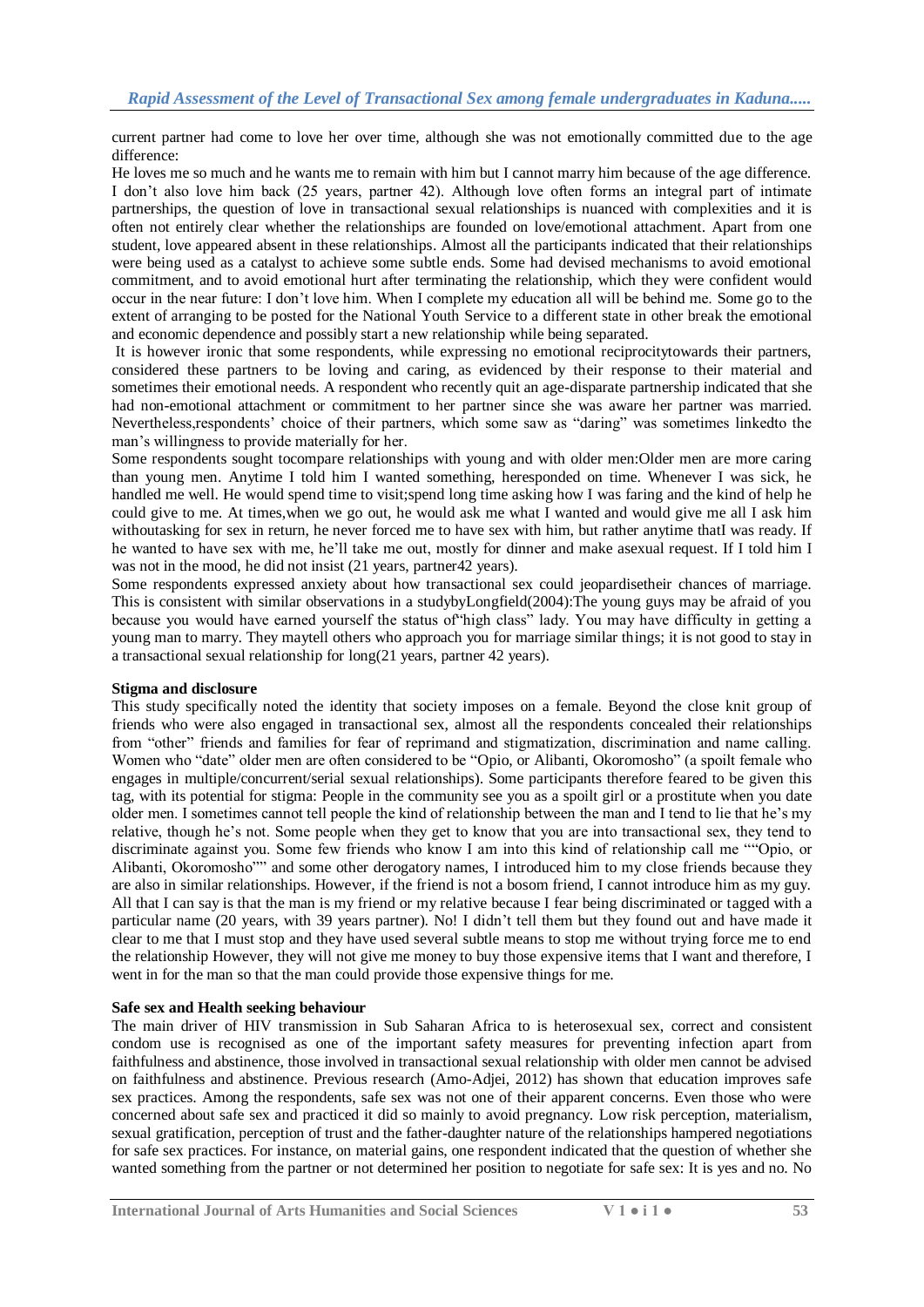because sometimes, you will be in need of something very important that you want at all costs. On such occasions, you do whatever he tells you to do (21 years, partner 42 years).

African culture demands respect for age, while in marriage and other kin relationships, respect to men is demanded as a right, even in situations where a woman is older than the man. Consistent with these contextual issues, some respondents felt that they could not raise the question of safe sex because they had to show respect and obedience to their partners who were old enough to be their fathers: It is very difficult to negotiate. This kind of relationship is more like a father and daughter relationship so it is difficult to negotiate. Imposition is very common; whatever he says is final. Even if he shouts on you, you can"t shout back unlike someone in your age group (24 years, partner 54 ears).

I give him maximum respect and obedience to make him feel at home. This is because of our age and socioeconomic ifferences and so I allow him to have more control during our sexual encounters (25 years, partner 42 years). In addition to these perspectives about negotiations for safe sex, which have already been observed in existing literature (Longfield, 2004), some different insights emerge. The literature generally suggests that negotiations for safe sex are limited mostly to the first few sexual encounters. However, in this study the ability to negotiate for safe

sex tended to emerge after sometime in the partnerships, often based on negotiations to avoid pregnancy while in university ("school"):

It is not always. Initially, I was not able to negotiate for sex let alone safe sex. This was because I feared that with a man of his calibre, he would be annoyed if I requested or insistedon him to use a condom, which will jeopardize my chances of getting those material thingshe"s been giving to me. Moreover, I thought negotiating for safe sex meant that I did not lovehim and that he could leave. But these days, I am able to negotiate for safe sex because I toldhim I am in school and that I did not want to become pregnant. Since then, we normallypractice safe sex but it is not always because sometimes sexual intercourse just happenswithout prior notice or decision (22 years, partner 38 years).

Some participants expressed no fears and concerns about HIV infection, althoughthey were aware or perceived their partners to be engaged in concurrent partnerships,either within marriage or outside. The unconcerned attitudes towards HIV infectionwere informed by perception of trust and material benefits that came from therelationships:Hmm, no! HIV does not come to my mind most at times but other infections, which I can seebecause we normally have sex during daytime so I will see from the penis. Even duringsmooching, you can hold the penis and see possible sores on his penis (25 years, partner

42 years).I did not use condoms and also did not think about contracting any STIs. That time, I knewthat if a guy had gonorrhoea, the person felt pains when urinating and having sex; but theguy did not have any of these symptoms so there was no problem. I also did not know muchabout HIV. I only knew that people who are very slim and too weak are people who could haveHIV/AIDS but not strong and active people. It was through a compulsory first year course(Introduction to HIV and AIDS Studies) that I got to know more about HIV/AIDS (19 years,partner 32 years).A respondent who had quit a transactional sexual relationship at the time of datacollection recollects she never thought of HIV infection, focusing instead on thematerial allurements that came with the relationship: I never thought of STIs because the relationship fetched me a lot of money (22 years,partner 38 years).

There were also barriers to safe sex negotiation which related to individual desires forsexual gratification and some discomfort associated with condom use:One thing is that I have never used a female condom before. Even with male condom, whenyour guy is using it, you feel uncomfortable sometimes. (Look! It pullsthe pubic hairs on my vagina). How much more female condom, it will be seriouslyuncomfortable. I like it raw (22 years, partner 44 years).

#### **Intentions to quit**

The study explored respondents" desire to remain or quit the relationships. With theexception of the ones that quit, respondents indicated that they thought often about quitting.However, the quitting intentions related to the economic motives that inspired so manyof their choices. Generally they were either waiting till some further material benefitshad been obtained, after graduation, on becoming employed or upon attracting new,richer and/or younger partners. The two quotations below summarise such motives:I wish to put this relationship to an end but when I look at the expensive things he has beenbuying for me, such as clothes, phones and recently his promise of buying an iPad for me, itbecomes difficult. As much as I would want to stop dating him, I am also thinking about thethings I will lose if I were to leave him right now In the meantime, I hope to quit whenI finish my degree programme because after school, I might get a good job that will fetch mesomething substantial and then I"d be able to buy those expensive things myself. Besides,after school, I will leave the circle of my current friendship, which will enable me stick to myfiancé´ (22 years, partner 38 years).

There is a guy who has proposed to marry me so if he"s serious, I am going to marryhim one time and leave this man. I met this gentleman on Facebook and just today, he told mehe"s sent me a laptop, Samsung Galaxy Tab,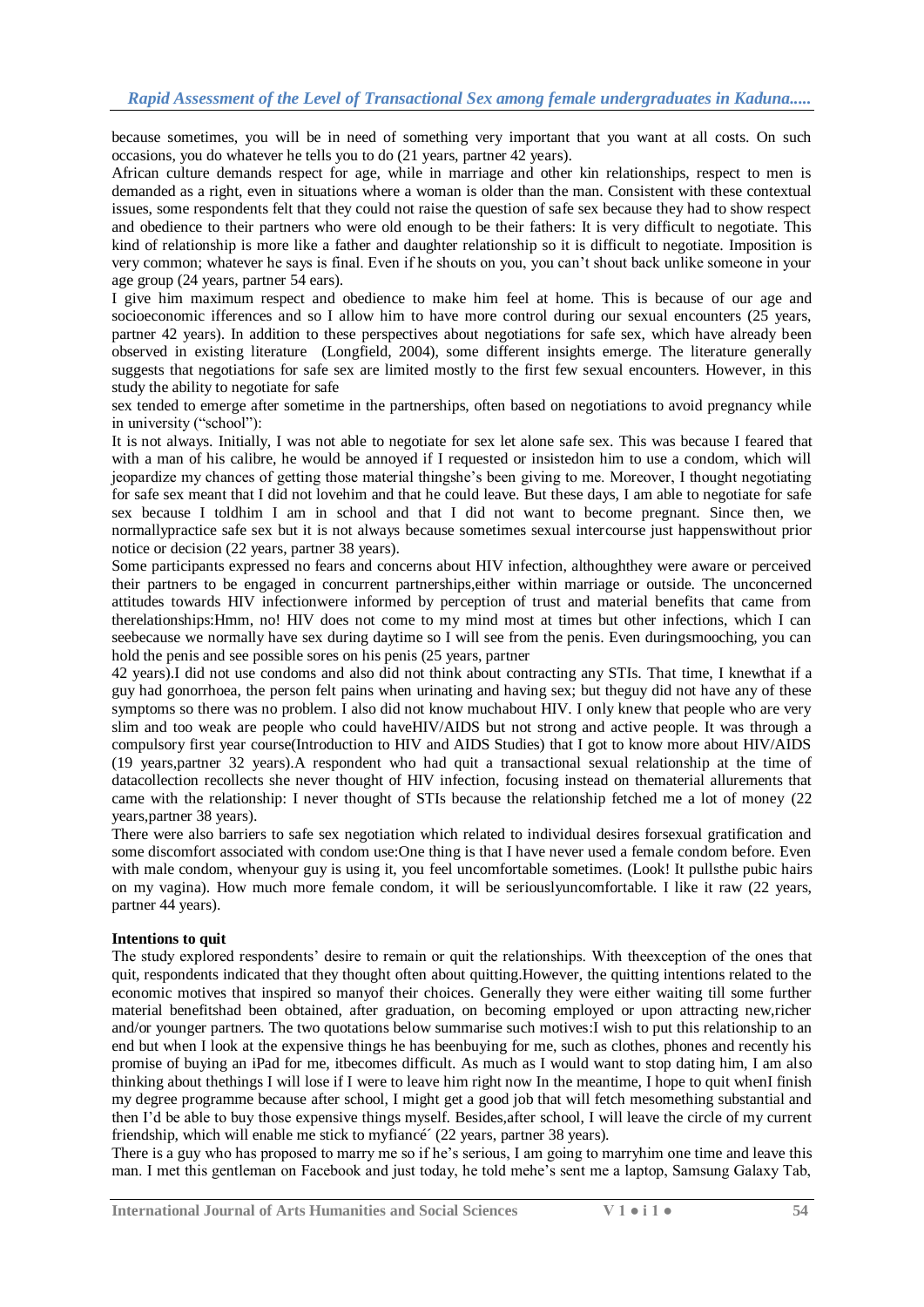Digital Camera and some money, which I amhoping to receive by next week. If it turns to be true, I will stick to him. He has shown interestin talking to my mum although he's ten years older than me; it is not a problem at all forme once I want to marry him. When I was 19 years, I was in a relationship with a guy whowas 32 years so now with exactly ten years difference; there is no problem at all  $(22 \text{ years}, \text{partner } 44 \text{ years}).$ 

Some respondentswanted to put off quitting until their hopes and aspirations, for example to spendholidays abroad, had been achieved:You know something (smiling); he said he would help me travel abroad next year duringthe long vacation. So I have to stay in touch till the promise is fulfilled (22 years; partner44 years). Knowing these attitude some men who are still in the relationship keep hopes of better rewards alive for as long as the desire the relationship.

These views may not be part of the initial motivations for entering into transactionalrelationships. However, they appear to have arisen from either promises made by themen or requests those women might have made.

#### **III. Conclusions**

**The study** aimed to explore some issues surrounding transactional sex among a relatively privileged population of female students in selected institutions of higher learning in Kaduna State. A key finding is that economic considerations strongly informed the formation, sustenance and decisions to quit such relationships. These considerations went well beyond survival to attaining and maintaining "ostentatious" lifestyles. Economic motivations were however nuanced with other motives.

Whereas transactional sex was based on economic constraints for survival on a university campus (e.g. payment of bills/fees), there were others who made personal and conscious efforts to form such relationships for purposes of acquiring experiences in order to be able to identify with their peers who were also engaged in such relationships. The finding strengthens the views about agency role, wherein almost all the respondents indicated active roles in forming and also capability of exiting the relationships.

For all the respondents who expressed the strong intention of quitting, conscious efforts appeared to have been made to avoid emotional commitment to those relationships which were apparently only serving as means to certain ends. Our findings gave indications around the idea of female agency, and specifically about the fact that females may also exploit males for personal gains. Just as men are often described as sexual predators in transactional sex discourses, women could also be seen as "material predators". Thus, we find indications about females employing their sexuality to extract financial and material gains from males to attain and maintain preferred lifestyles.

Also, the narratives from the respondents suggest that their partners somehow used their privileged economic status to initiate transactional relationships. Earlier studies noted that women are increasingly commoditising their sexualities beyond survival and sexual pleasure (Haram, 2004; Luke and Kurz, 2002; Bohmer and Kiruma, 2000).

Although social and economic differences surrounding negotiations for safe sex practices existed among the respondents, the ability to negotiate for safer sex tended to emerge when the relationships seem to have taken shape. Here again, respondents relied on agency power to negotiate for safe sex, frequently citing the need to avoid pregnancy (an impediment to their university education). Negotiations for safer sex were, however, not based on the need to avoid STIs.

Okonkwo (2010) arrived at similar findings in a study of Nigerian university students, where the female respondents indicated that non-protective sex was not peculiarly associated with masculinities but an active desire of females as well as men to derive sexual pleasure and sensation. Some respondents in this study expressed similar views. The desire for non-protective sex in relationships is therefore not entirely a masculine phenomenon.

Masvawure (2010) found that young women denied Big Dharas (transactional older partners) sex by pointing out to them (the men) the fact that they were old enough to be their fathers,which in turn put them off sexually. However, among these sampled students, even among those who considered their relationships as in some way "father-daughter affair", sex was exchanged freely, despite the obvious universal taboos around real life father and daughter sex.

Indeed the age differences between partners contribute to a feeling of uneasiness about insisting on safer sex: the gerontocratic Nigerian culture demands utter respect for old age, while the respect also accorded to men makes the disparity even more acute. Sexual relationships of young unmarried people in Ghana, as in other African countries, evoke strong moral condemnation. Given this, the young women reported that their transactional sex was masked from parents, and from friends who could notbe trusted to keep it secret. This observation is at variance with Wamoyi et al. (2011) who found the fact that parental acceptance of transactional sex (Wamoyi et al., 2011). Publicly acknowledged transactional sex was felt to obstruct one"s chances of getting married to a peer male because of the expensive lifestyles that accompany the unequal relationship.

#### **Limitations of the study**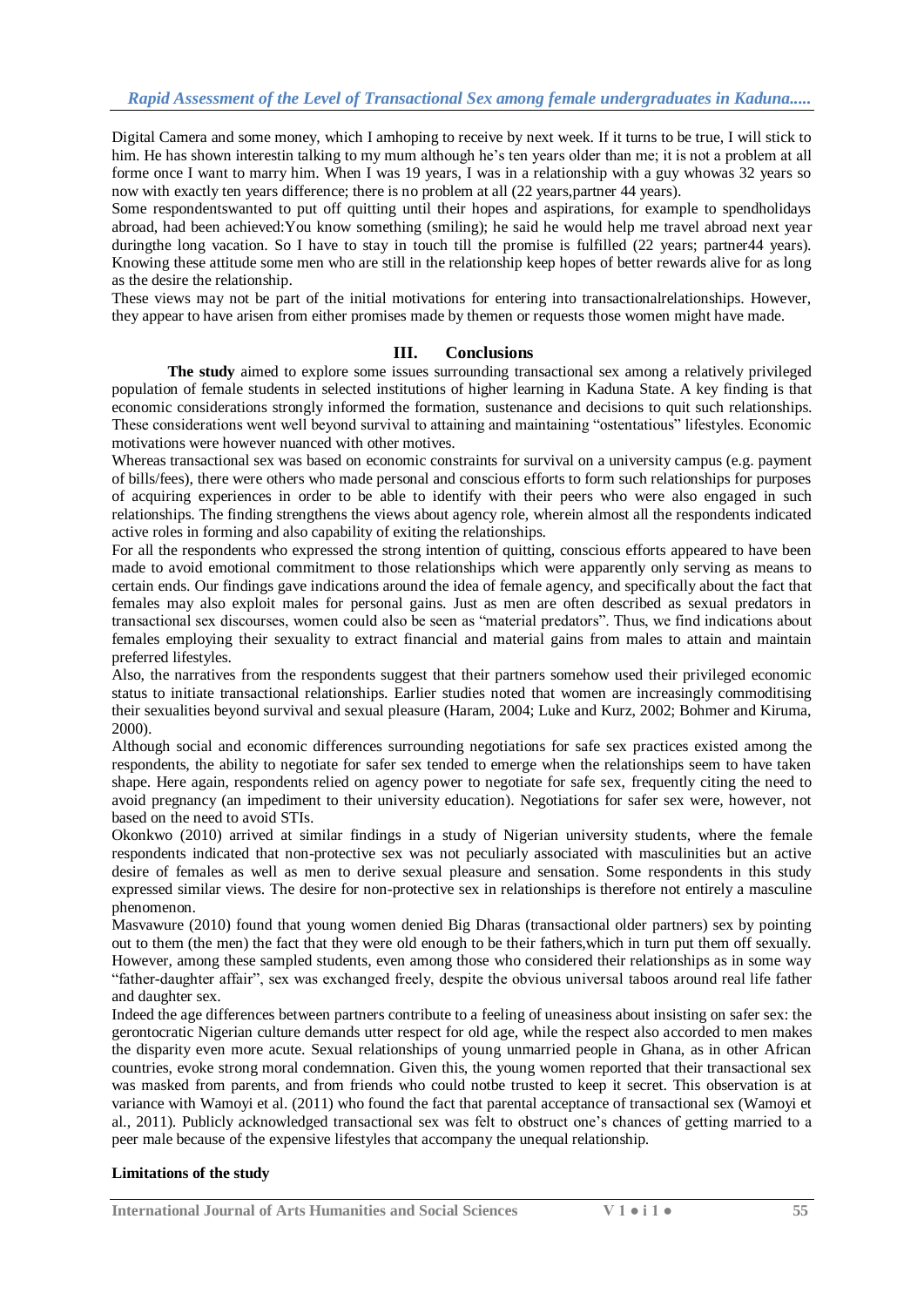The study has some limitations in terms of generalizability. The sample selection process, snowballing, means that the findings may only apply to respondents in this small study. Our findings may also be limited to the three institutions selected in Kaduna State. A larger and comparative study involving different institutions of higher learning in different states in different zones in Nigeria may help shed further light on the clearly complex situation regarding transactional sex in higher institutions of learning

#### **Implications for HIV education**

Since the advent of the epidemic, HIV/AIDS has been labelled as a disease of the poor and the uneducated, and assumptions made that people who are educated will take personal protective measures against HIV infection. However, the findings from this study suggest that these views may be erroneous, with undesirable consequences on HIV preventive efforts. Despite the fairly privileged position of these respondents, sexual risk taking still clearly exists. Even among those who did practice safer sex, the motive was not for protection against STIs, which means that whenever they felt secure against pregnancy, the chances of condom use will be extremely minimal.

The fact that some respondents claimed to have had improved knowledge of HIV/ AIDS at university may, perhaps, be as a result of weak HIV/AIDS information and education at the pre-university stages. This suggests the need for early HIV/AIDS comprehensive education in schools. This is particularly important given that themajority of those who obtain pre-university education in Nigeria are unlikely to progress higher. However, this is not to discount university/tertiary level courses on HIV/AIDS.

For those who also progress to the university and other institutions of higher learning, some will likely be "left out" at the pre-tertiary stages. Higher institutions therefore have to continue to strengthen the delivery of HIV/AIDS education to both students and faculty. Some respondents indicated they became more aware about the details of HIV/AIDS during a first year university course. It may serve higher academic institutions wellto reach out to many of their constituents – students and workers (administrators and faculty) alike, on how certain sexual practices expose them to STIs. Integrating HIV/AIDS issues into existing curriculum or adopting them as a new curriculum could be one of the mechanisms that universities and other higher educational institutions could adopt in order to reduce risky behaviours.

#### **IV. Final conclusion**

The results presented here show that multiplicities of considerations inform initiation, maintenance and quitting of transactional relationship among unmarried female university students. The findings show that transactional sex in this setting has an intersection among survival and consumption and materialism, stigmatisation, inabilities and abilities to negotiate for safe sex, as well as reciprocity and non-reciprocity of emotional commitment to male partners. The convolutions of students" lives and settings have to be appreciated in designing intervention programmes.

#### **References**

- [1.] Amo-Adjei, J. (2012), "Age-mixing and protected first heterosexual intercourse in Ghana",African Journal of Reproductive Health, Vol. 16 No. 4, pp. 35-46.
- [2.] Amo-AdjeiJ, Kumi-Kyereme A, &Anamaale TD, (2014),"Transactional sex among female university students in Ghana: Implications for HIV education", Health Education, Vol. 114 Iss 6 pp.473 - 486
- [3.] Animasahun, R.A. and Fatile, E.A. (2011), "Patterns of marital instability among marriedcouples in Lagos, Nigeria", Journal of African Studies and Development, Vol. 3 No. 10,pp. 192-199.
- [4.] Bhana, D. and Pattman, R. (2011), "Girls want money, boys want virgins: the materiality of loveamongst South African township youth in the context of HIV and AIDS", Culture, Healthand Sexuality, Vol. 13 No. 8, pp. 961- 972.
- [5.] Bohmer, L. and Kiruma, E. (2000), "Socio-economic context and sexual behaviour of Ugandanout of school youth", Culture, Health and Sexuality, Vol. 2 No. 3, pp. 269-285.
- [6.] Foley, E.E. and Drame, F.M. (2013), "Mbaraan and the shifting political economy of sex in urbanSenegal", Culture, Health and Sexuality, Vol. 15 No. 2, pp. 121-134.
- [7.] Gorgen, R., Mohamed, L., Yansane, M.M. and Millimounou, D. (1998), "Sexual behaviorandattitudes among unmarried urban youths in Guinea", International Family PlanningPerspectives, Vol. 24 No. 2, pp. 65-71.
- [8.] Gukurume, S. (2011), "Transactional sex and politics of the belly at tertiary educationalinstitutions in the era of HIV and AIDS: A case study of Great Zimbabwe University and
- [9.] MasvingoPolytechnical College", Journal of Sustainable Development in Africa, Vol. 13No. 3, pp. 178-193.
- [10.] Handler, R. (1991), "Consuming culture (germane and spurious) as style", Cultural Anthropology,Vol. 5 No. 3, pp. 21-34.
- [11.] Haram, L. (2004), "Prostitutes or modern women? Negotiating respectability in Northernanzania", in Anfred, S. (Ed.), Re-thinking sexualities in Africa, NordiskaAfrikainstitutetpp. 211-232.
- [12.] Hunter, M. (2002), "The materiality of everyday sex: thinking beyond "prostitution"", AfricanStudies, Vol. 61 No. 1, pp. 99-120.